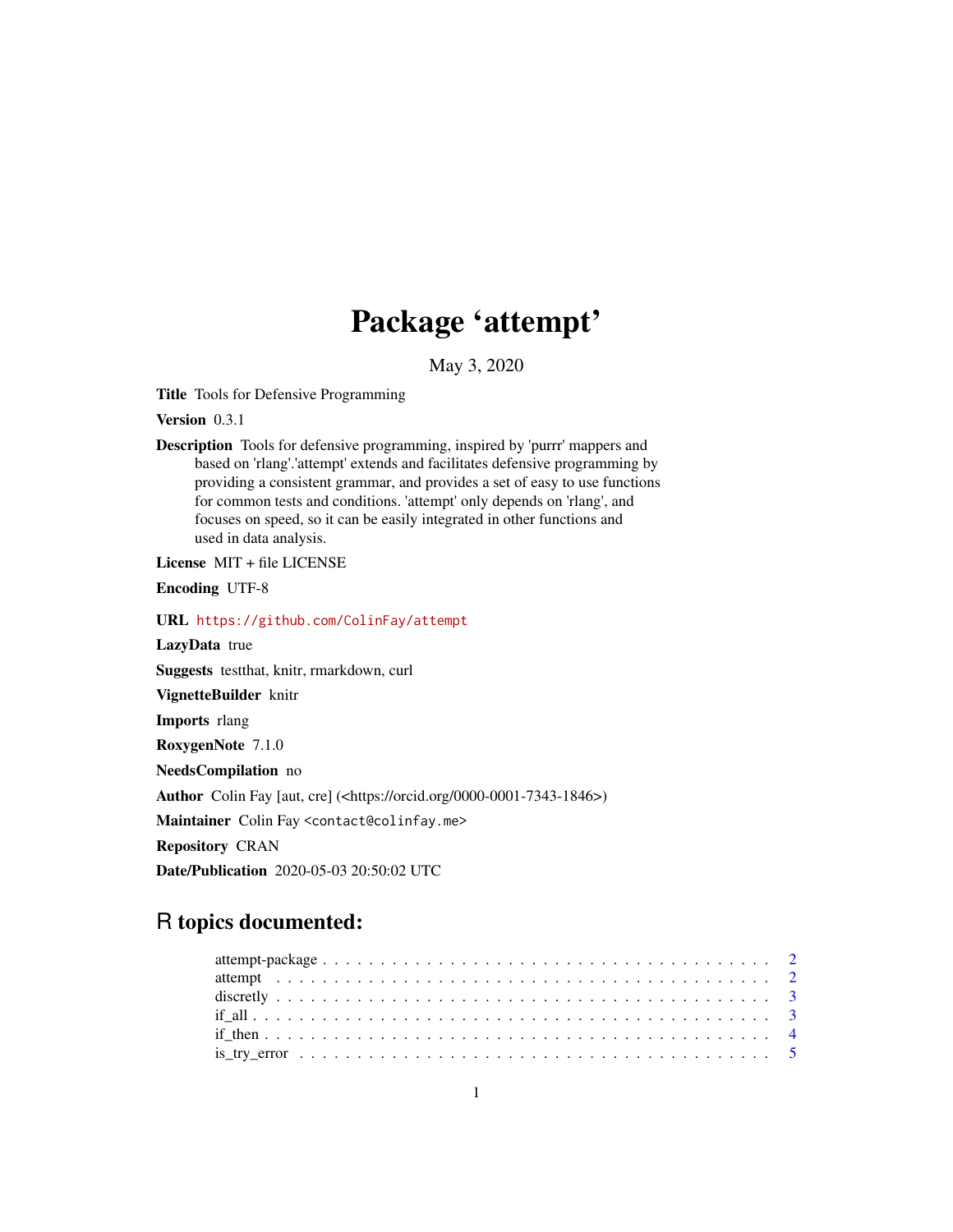#### 2 attempt and the contract of the contract of the contract of the contract of the contract of the contract of the contract of the contract of the contract of the contract of the contract of the contract of the contract of

| Index |  |  |  |  |  |  |  |  |  |  |  |  |  |  |  |  |  | 12 |
|-------|--|--|--|--|--|--|--|--|--|--|--|--|--|--|--|--|--|----|
|       |  |  |  |  |  |  |  |  |  |  |  |  |  |  |  |  |  |    |
|       |  |  |  |  |  |  |  |  |  |  |  |  |  |  |  |  |  |    |
|       |  |  |  |  |  |  |  |  |  |  |  |  |  |  |  |  |  |    |
|       |  |  |  |  |  |  |  |  |  |  |  |  |  |  |  |  |  |    |
|       |  |  |  |  |  |  |  |  |  |  |  |  |  |  |  |  |  |    |
|       |  |  |  |  |  |  |  |  |  |  |  |  |  |  |  |  |  |    |
|       |  |  |  |  |  |  |  |  |  |  |  |  |  |  |  |  |  |    |

attempt-package *attempt package*

#### Description

Tools for defensive programming in R. 'attempt' extends and facilitates defensive programming by providing a consistent grammar, and provides a set of easy to use functions for common tests and conditions. 'attempt' only depends on rlang  $&$  withr, and focuses on speed, so it can be easily integrated in other functions and used in data analysis.

#### Author(s)

colin <contact@colinfay.me>

attempt *Attempt*

#### Description

A wrapper around base try that allows you to set a custom message when an error/warning occurs. attempt returns the value if there is no error nor message.

#### Usage

```
attempt(expr, msg = NULL, verbose = FALSE, silent = FALSE)
```
#### Arguments

| expr    | the expression to be evaluated                            |
|---------|-----------------------------------------------------------|
| msg     | the message to return if an error occurs                  |
| verbose | wether or not to return to expression producing the error |
| silent  | wether or not the error should be kept under silence      |

<span id="page-1-0"></span>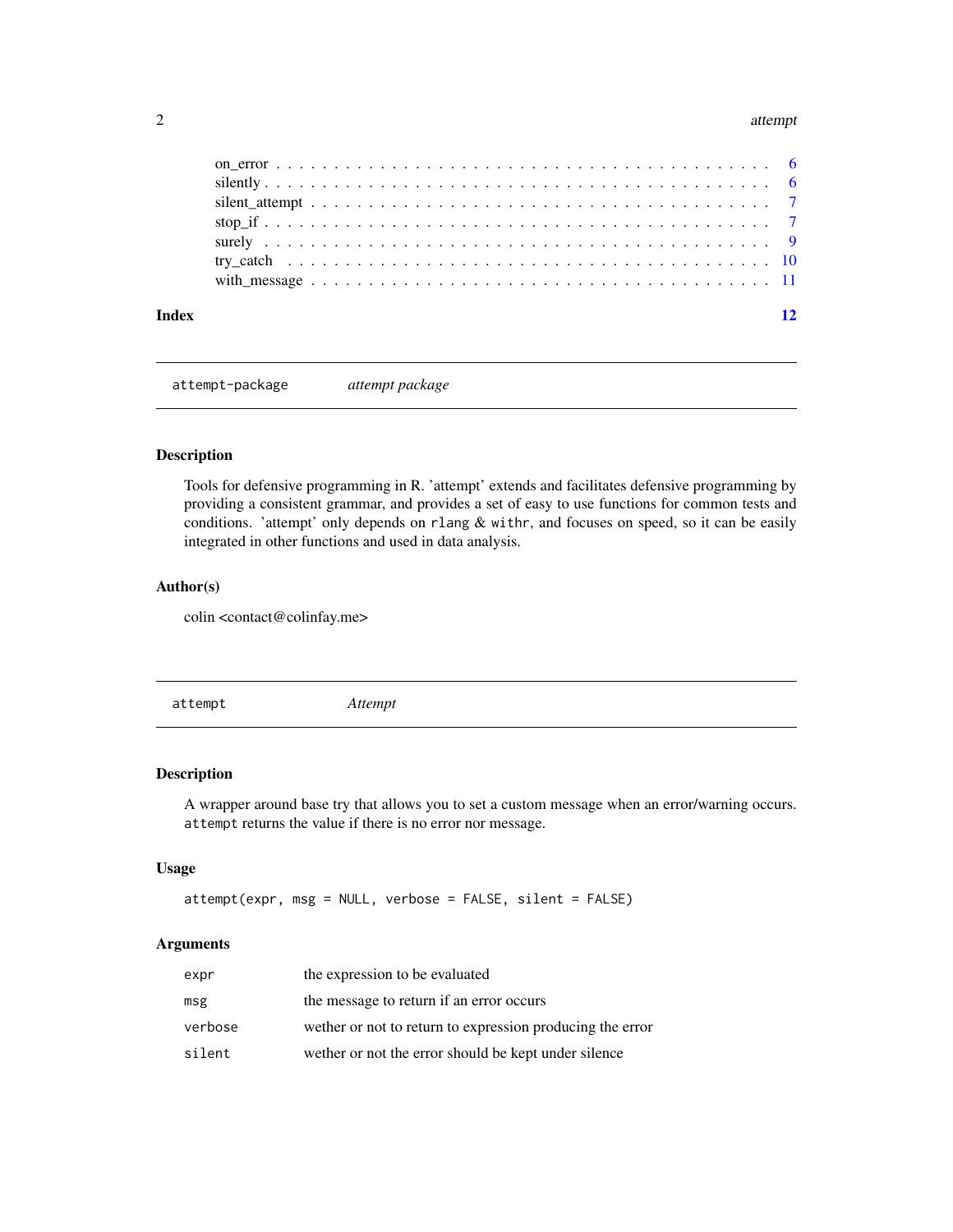#### <span id="page-2-0"></span>discretly 3

#### Examples

```
## Not run:
attempt(log("a"), msg = "Nop !")
## End(Not run)
```
discretly *discretly*

#### Description

Prevent a funtion from printing message or warning

#### Usage

discretly(.f)

discreetly(.f)

#### Arguments

. f the function to wrap

#### Value

an error if any, a warning if any, the result if any

#### Examples

```
## Not run:
discrete_mat <- discretly(matrix)
discrete_mat(1:3, 2)
```
## End(Not run)

if\_all *Test for all, any or none*

#### Description

Test for all, any or none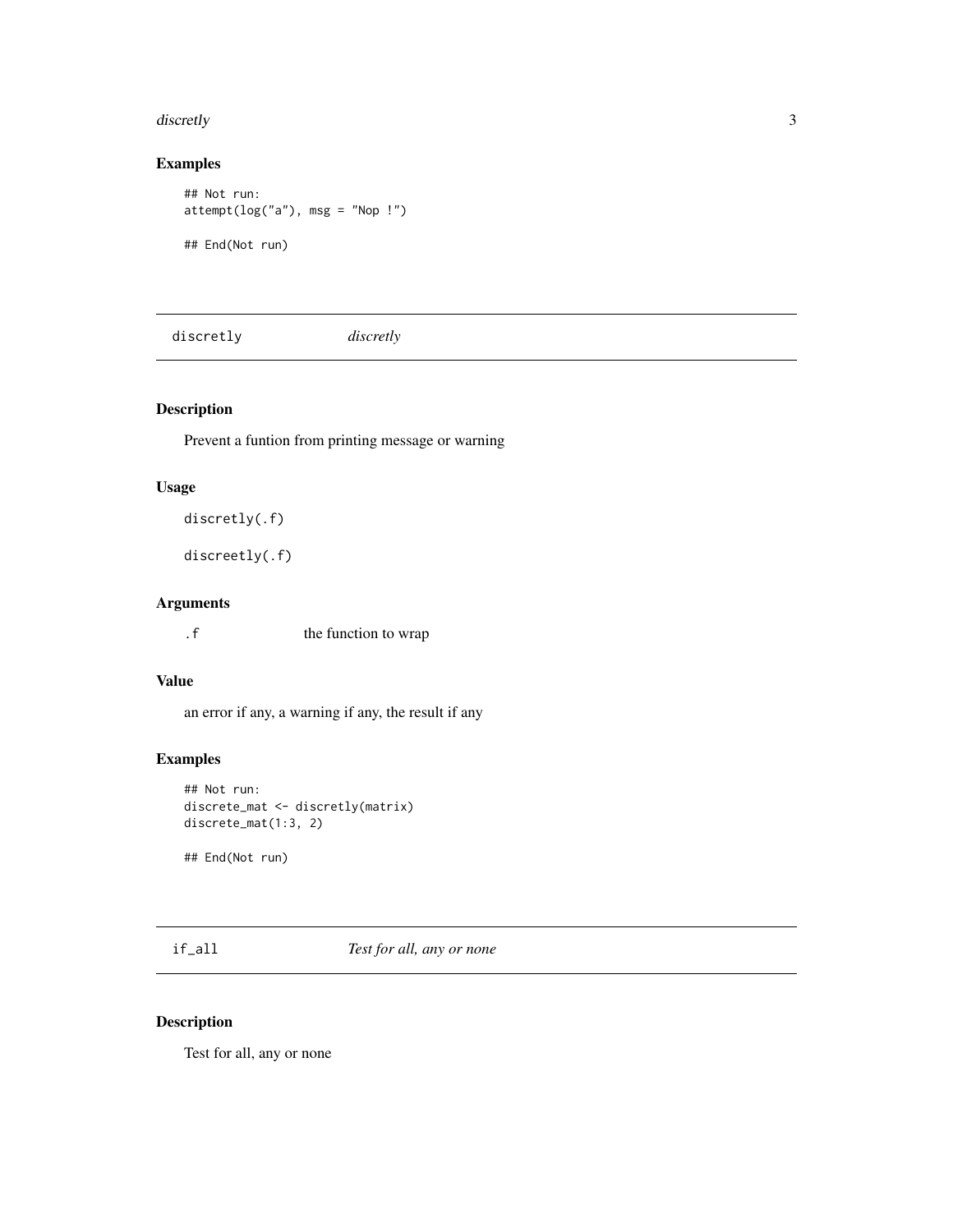#### <span id="page-3-0"></span>Usage

 $if\_all(.1, .p = isTRUE, .f)$  $if_{any(.1, .p = isTRUE, .f)}$  $if\_none(.1, .p = isTRUE, .f)$ 

#### Arguments

| $\cdot$ . | the list to test.                               |
|-----------|-------------------------------------------------|
| . p       | the predicate for testing. Defaut is $i$ sTRUE. |
| . f       | a mapper or a function run if $.p(x)$ is TRUE.  |

#### Value

If  $.p(x)$  is TRUE,  $.f()$  is run.

#### Examples

```
if\_all(1:10, ~ ~ x < 11, ~ ~ return(letters[1:10]))if_any(1:10, is.numeric, ~ return(letters[1:10]))
if_none(1:10, is.numeric, ~ return(letters[1:10]))
```
if\_then *If this, then that*

#### Description

If this, then that

#### Usage

 $if_{\text{then}}(.x, .p = isTRUE, .f)$ 

```
if\_not(.x, .p = isTRUE, .f)
```
if\_else(.x, .p = isTRUE, .f, .else)

#### Arguments

| $\cdot$ X      | the object to test. If NULL (the default), only .p is evaluated. |
|----------------|------------------------------------------------------------------|
| .p             | the predicate for testing. Defaut is $i$ sTRUE.                  |
| . $\mathsf{f}$ | a mapper or a function run if $.p(x)$ is TRUE                    |
| .else          | a mapper or a function run if $.p(x)$ is not TRUE                |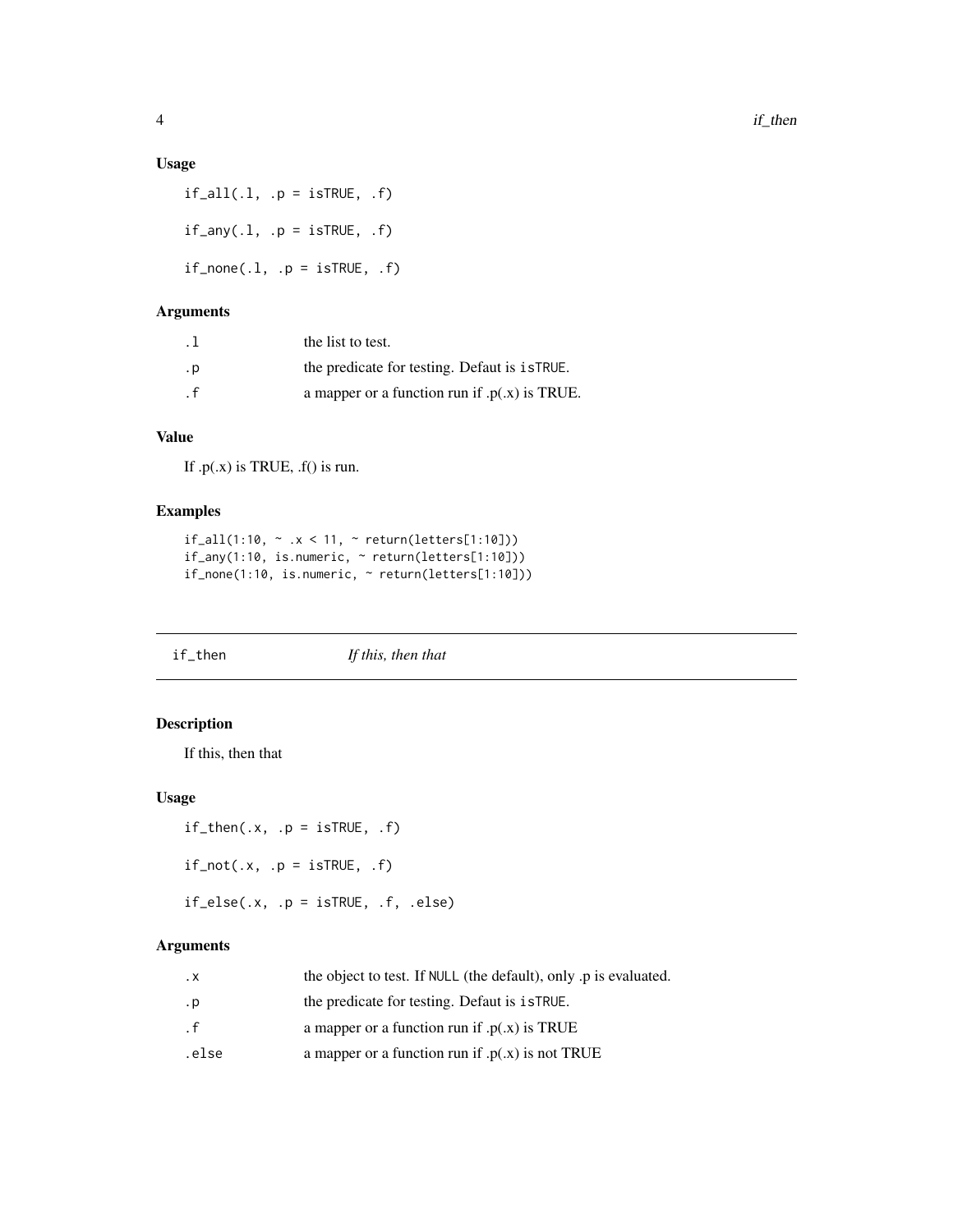#### <span id="page-4-0"></span>is\_try\_error 5

#### Value

Depending on wether or not  $.p(x)$  is TRUE,  $.f()$  or  $.$ else $()$  is run.

#### Note

If you want these function to return a value, you need to wrap these values into a mapper / a function. E.g, to return a vector, you'll need to write if\_then(1,is.numeric,~ "Yay").

#### Examples

```
a \leftarrow if_{then}(1, is_{numeric}, \sim "Yay")a \leftarrow if\_not(1, is. character, \sim "Yay")a \le if_else(.x = TRUE, .f = \sim "Yay", .else = \sim "Nay")
```
is\_try\_error *Is the element of class "try-error"?*

#### Description

Is the element of class "try-error"?

#### Usage

is\_try\_error(.x)

#### Arguments

.x the object to test

#### Value

A logical

#### Examples

 $x \le -$  attempt( $log("a")$ , silent = TRUE) is\_try\_error(x)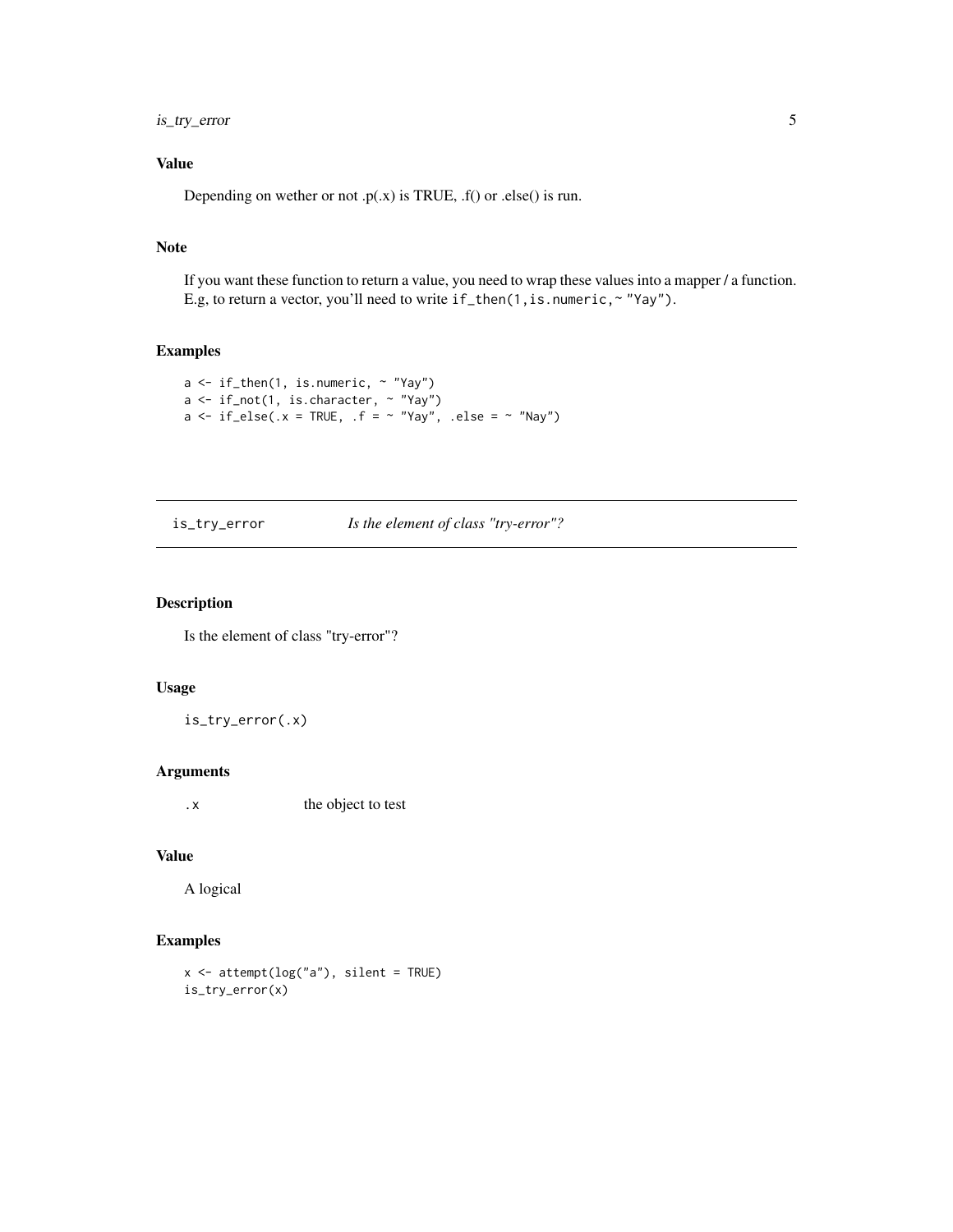<span id="page-5-0"></span>

#### Description

This function behaves as 'on.exit()', but is run on error, and supports mappers.

#### Usage

```
on_error(f)
```
#### Arguments

f a function to call on error

#### Value

A local error handler.

#### Examples

```
y <- function(num){
  on_error(~ write( Sys.time(), "error_log.txt", append = TRUE) )
  log(num)
}
```

| silently | Silently |  |
|----------|----------|--|
|          |          |  |

#### Description

silently returns a new function that will returns an error or a warning if any, or else returns nothing.

#### Usage

```
silently(.f)
```
#### Arguments

.f the function to silence

#### Value

an error if any, a warning if any. The result is never returned.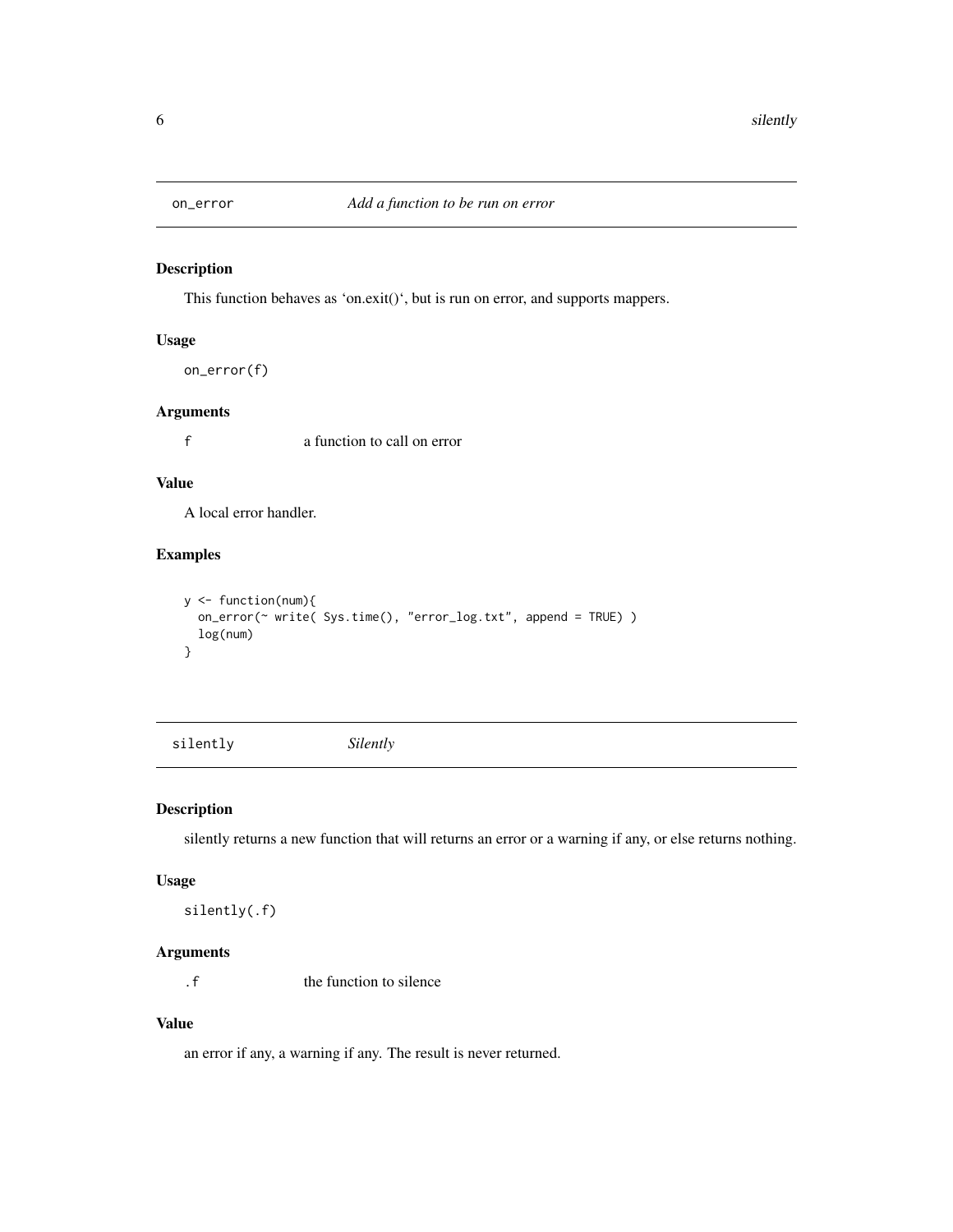#### <span id="page-6-0"></span>silent\_attempt 7

#### Examples

```
## Not run:
silent_log <- silently(log)
silent_log(1)
silent_log("a")
## End(Not run)
```
silent\_attempt *Silently attempt*

### Description

A wrapper around silently and attempt

#### Usage

```
silent_attempt(...)
```
#### Arguments

... the expression to evaluate

#### Value

an error if any, a warning if any.

#### Examples

```
## Not run:
silent_attempt(warn("nop!"))
```
## End(Not run)

stop\_if *Warn if*

#### Description

Friendlier messaging functions.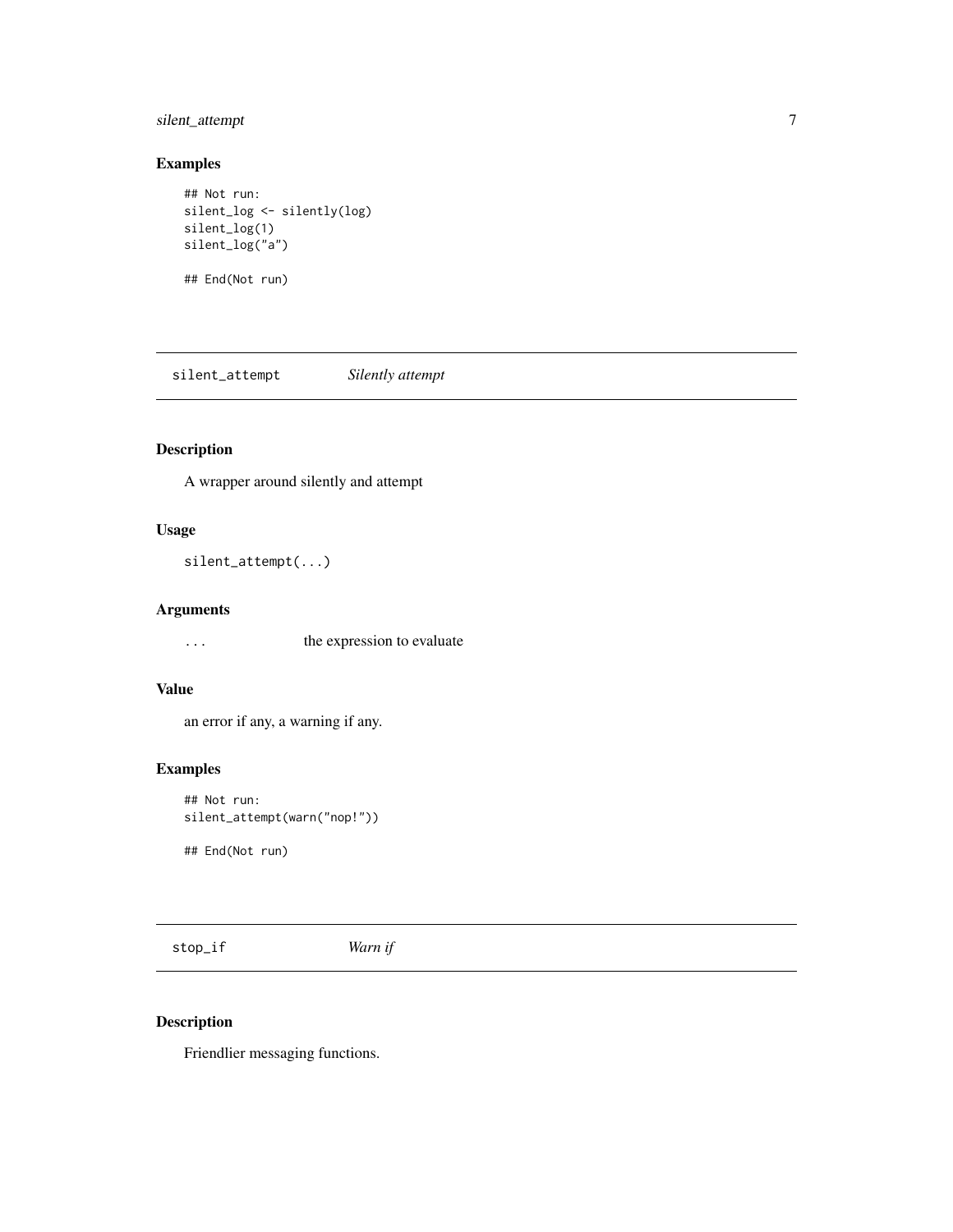#### Usage

```
stop_if(.x, .p = isTRUE, msg = NULL)stop_if_any(.1, .p = isTRUE, msg = NULL)stop_if_all(.1, .p = isTRUE, msg = NULL)stop_if\_none(.1, .p = isTRUE, msg = NULL)stop_if\_not(.x, .p = isTRUE, msg = NULL)warn_if(.x, .p = isTRUE, msg = NULL)
warn_i f_{any}(.1, .p = isTRUE, msg = NULL)warn_i f_all(.1, .p = isTRUE, msg = NULL)warn_i f_name(.1, .p = isTRUE, msg = NULL)warn\_if\_not(.x, .p = isTRUE, msg = NULL)message_if(x = NULL, p = isTRUE, msg = NULL)message_if_any(.1, .p = isTRUE, msg = NULL)message_if_all(.1, .p = isTRUE, msg = NULL)message_if\_none(.1, .p = isTRUE, msg = NULL)message_ifnot(x, p = isTRUE, msg = NULL)
```
#### Arguments

| $\cdot$ X | the element to evaluate. It can be a predicate function (i.e a function returning<br>TRUE). |
|-----------|---------------------------------------------------------------------------------------------|
| . p       | the predicate with the condition to test on .x or .1. Default is is TRUE.                   |
| msg       | the message to return. If NULL (default), the built-in message is printed.                  |
|           | the list of elements to evaluate                                                            |

#### Examples

```
## Not run:
x < -12stop_if(x, ~ ~ x > 13)stop_if_not(x, is.character)
a <- "this is not numeric"
warn_if(a, is.character )
```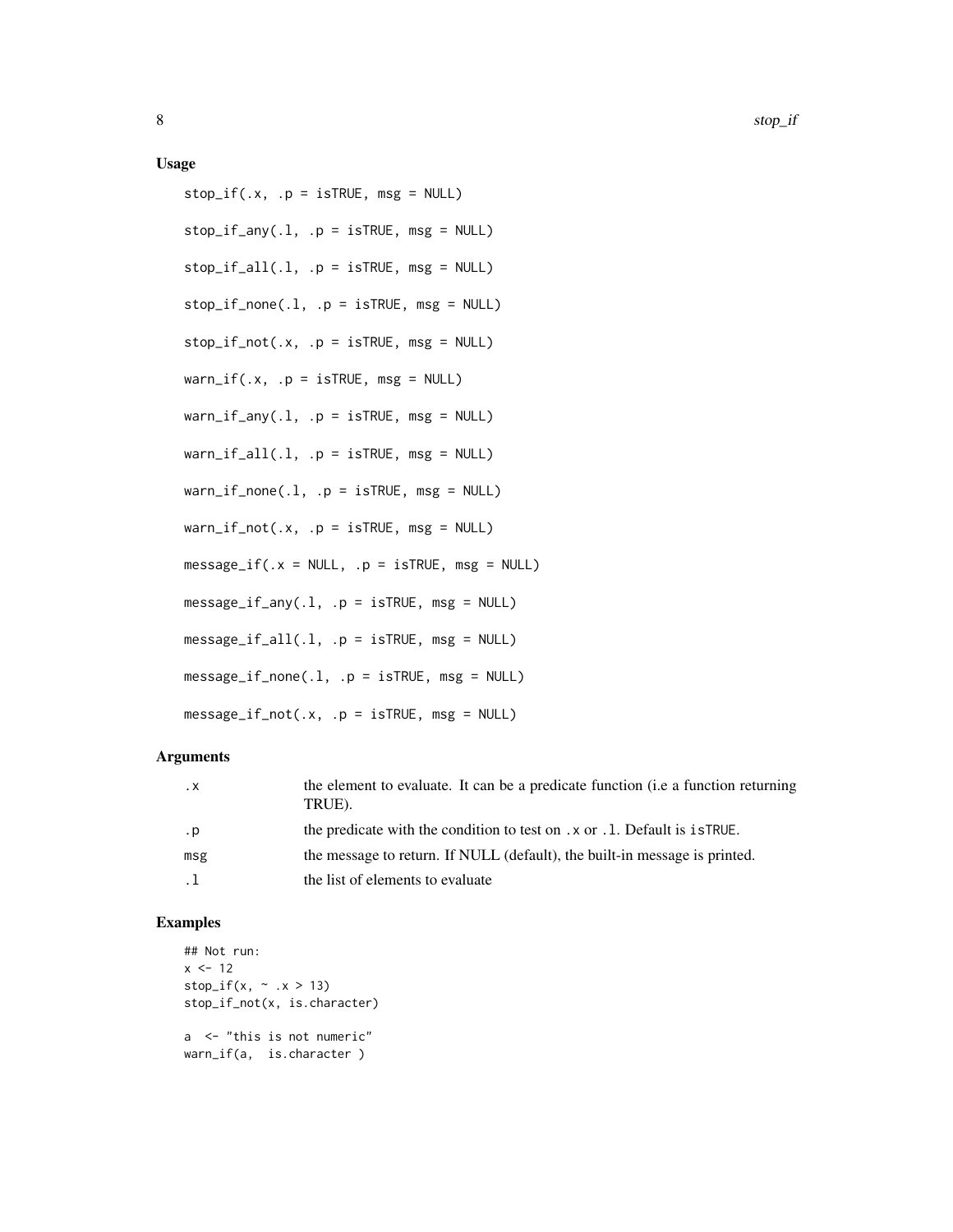#### <span id="page-8-0"></span>surely the state of the state of the state of the state of the state of the state of the state of the state of the state of the state of the state of the state of the state of the state of the state of the state of the sta

```
warn_if_not(a, is.numeric )
b <- 20
warn_i f(b , ~ ~ ~ ~ ~ ~ > ~ 10 ,msg = "Wow, that's a lot of b")
c < - "a"
message_if(c, is.character,
         msg = "You entered a character element")
## End(Not run)
```
surely *surely*

#### Description

Wrap a function in a try

#### Usage

surely(.f)

#### Arguments

. f the function to wrap

#### Value

an error if any, a warning if any, the result if any

#### Examples

```
## Not run:
sure_log <- surely(log)
sure_log(1)
sure_log("a")
```
## End(Not run)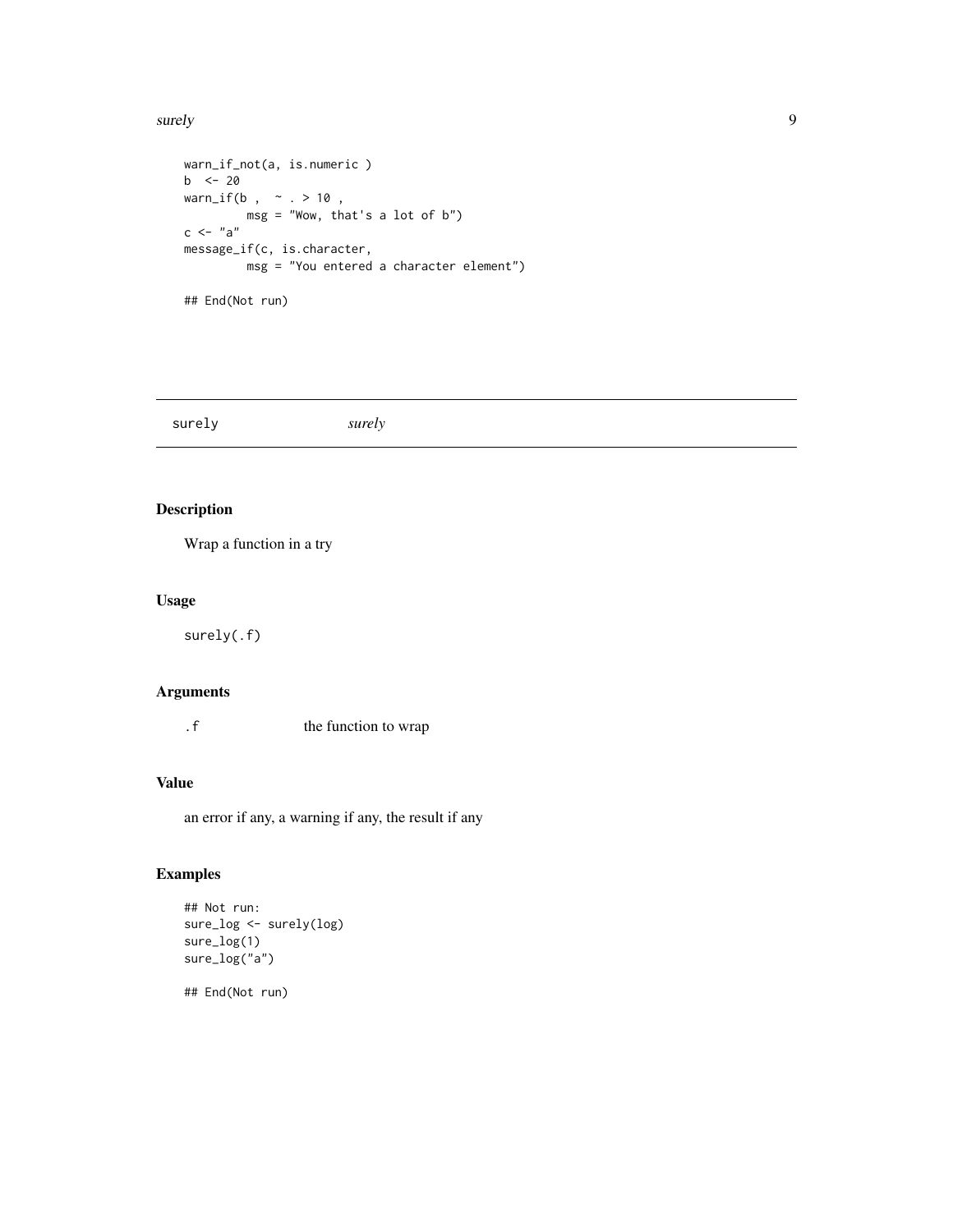<span id="page-9-0"></span>try\_catch *Try Catch*

#### Description

Friendlier try catch functions

#### Usage

```
try\_catch(exp, .e = NULL, .w = NULL, .f = NULL)try_catch_df(expr)
map_{r}try_{catch}(l, fun, .e = NULL, .w = NULL, .f = NULL)map_try_catch_df(l, fun)
```
#### Arguments

| expr      | for simple try catch, the expression to be evaluated                      |
|-----------|---------------------------------------------------------------------------|
| e.        | a one side formula or a function evaluated when an error occurs           |
| $\cdot$ W | a one side formula or a function evaluated when a warning occurs          |
| $\cdot$ f | a one side formula or an expression evaluated before returning or exiting |
| 1         | for map_* function, a list of arguments                                   |
| fun       | for map_ $*$ function, a function to try with the list 1                  |

#### Details

try\_catch handles errors and warnings the way you specify. try\_catch\_df returns a tibble with the call, the error message if any, the warning message if any, and the value of the evaluated expression.

#### Examples

```
## Not run:
try\_catch(log("a"), .e = ~ parse0("There was an error: ", .x))try\_catch(log(1), f = ~ print("finally"))try_catch(log(1), .f = function() print("finally"))
## End(Not run)
```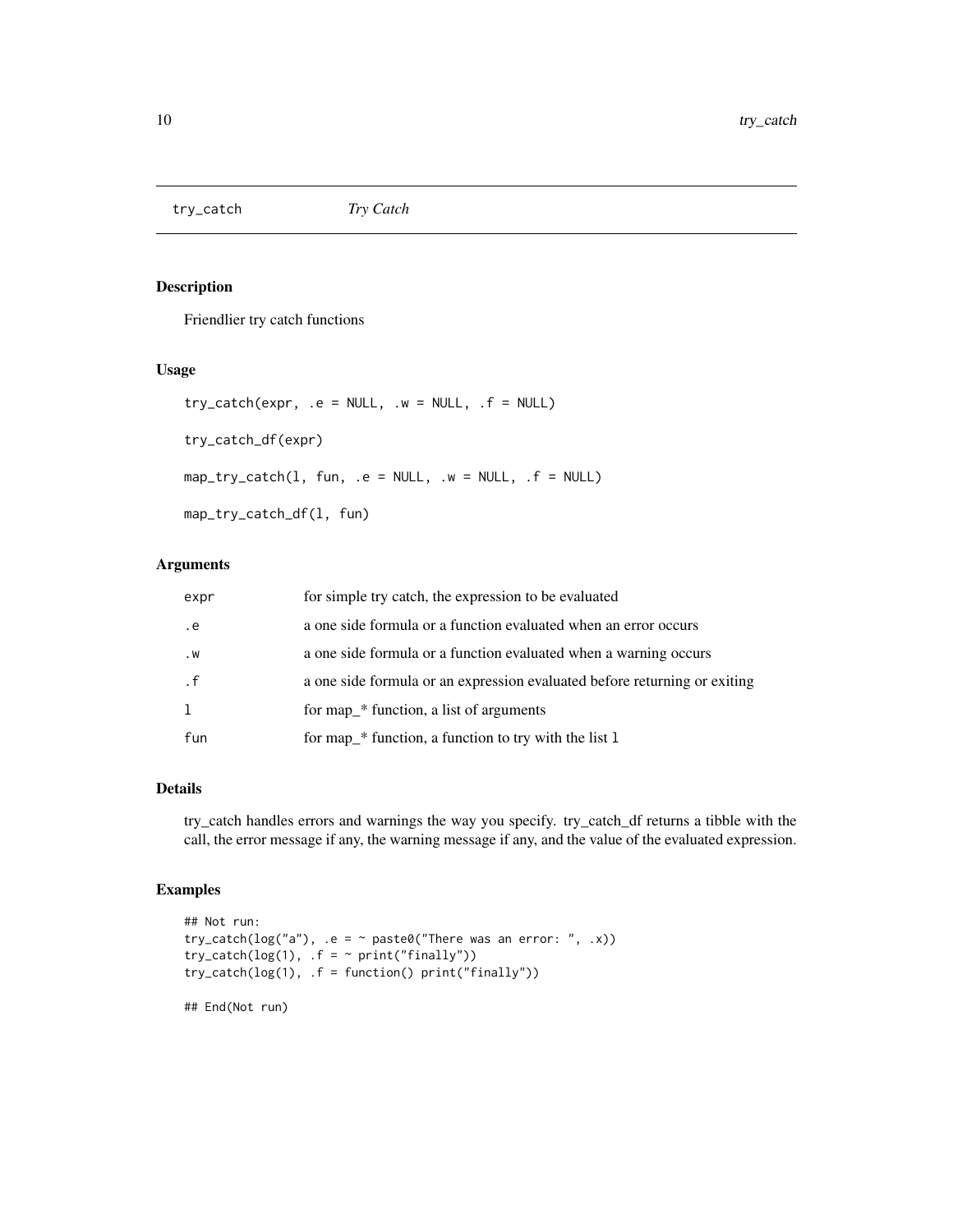<span id="page-10-0"></span>

#### Description

with\_message and with\_warning add a warning or a message to a function. without\_message and without\_warning turn the warning and message off.

#### Usage

```
with_message(.f, msg)
with_warning(.f, msg)
without_message(.f)
without_warning(.f)
```
Arguments

| ∴. f` | the function to wrap |
|-------|----------------------|
| msg   | the message to print |

#### Value

a function

#### Examples

```
msg_as_num <- with_message(as.numeric, msg = "Numeric conversion")
warn_as_num <- with_warning(as.numeric, msg = "Numeric conversion")
```